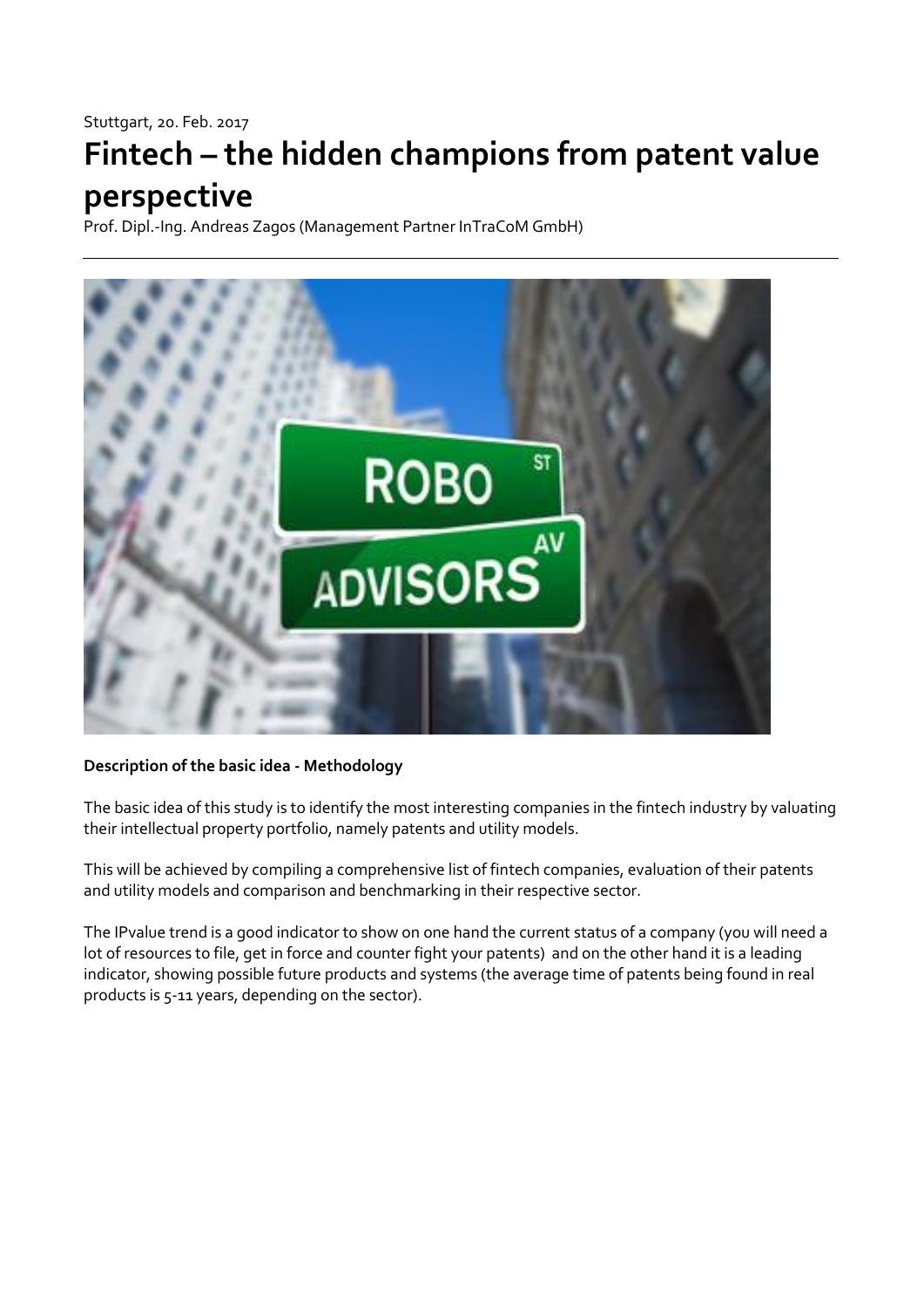The chosen sectors are:

- 1) Assets Management
- 2) Authentication Solutions
- 3) Banking
- 4) Insurance
- 5) Investment Software
- 6) Lending
- 7) Payment
- 8) Real Estate
- 9) Risk Management
- 10) Transactions

### **Explanation of the sectors:**

#### **Asset Management**

Fintech businesses specializing in asset management provide data warehousing and business intelligence services to their customers, they develop custom information technologies and implement enterprise software packages. Their software is often designed to deliver strategic advisory, customer management services and analytic services. Infrastructure management services, testing and digital assets management technologies are another field of activity of asset management fintech businesses.

### **Authentication Solutions**

Authentication solution fintechs are concerned with cyber security and software security. They develop electronic authentication solutions, signature and identification software and provide fraud detection and prevention services, share fraud intelligence and flag risk factors. They implement their authentication solutions on different devices, from server over desktop to mobile devices and evaluate risks, in order to make ecommerce, online payments and online trading safer. Their technologies are even capable to measure personality traits to recognize potential hazards.

#### **Banking**

Fintechs in the banking branch have a stronger focus on hardware and infrastructure than other fintech companies. They develop transaction systems such as ATMs, electronic and physical vaults and currency processing systems. Their software and services are centered on point of sales and include electronic card systems, retail banking hardware, lottery terminals or postal terminals. The service side is comprised of retail cash cycle management, depot services, account processing systems, automated clearing houses (ACH), internet and mobile banking systems, check processing and imaging with additional post trade processing systems and document distribution services.

#### **Insurance**

Fintechs in the insurance branch are mostly startups that came up with crowd funding services for insurances, like car or health insurances. There are companies, which provide health care investment management and insurance brokerage services.

#### **Investment Software**

Fintechs that develop investment software have specialized on wealth management technologies, such as computer software for financial advisors, investment strategy selection software, asset allocation software or portfolio construction and optimization software. This software has built-in capabilities like proposal generation, model management, fund administration, visualizing capabilities, portfolio performance measurement methods, general analysis and benchmarking. They are specialized on calculation systems for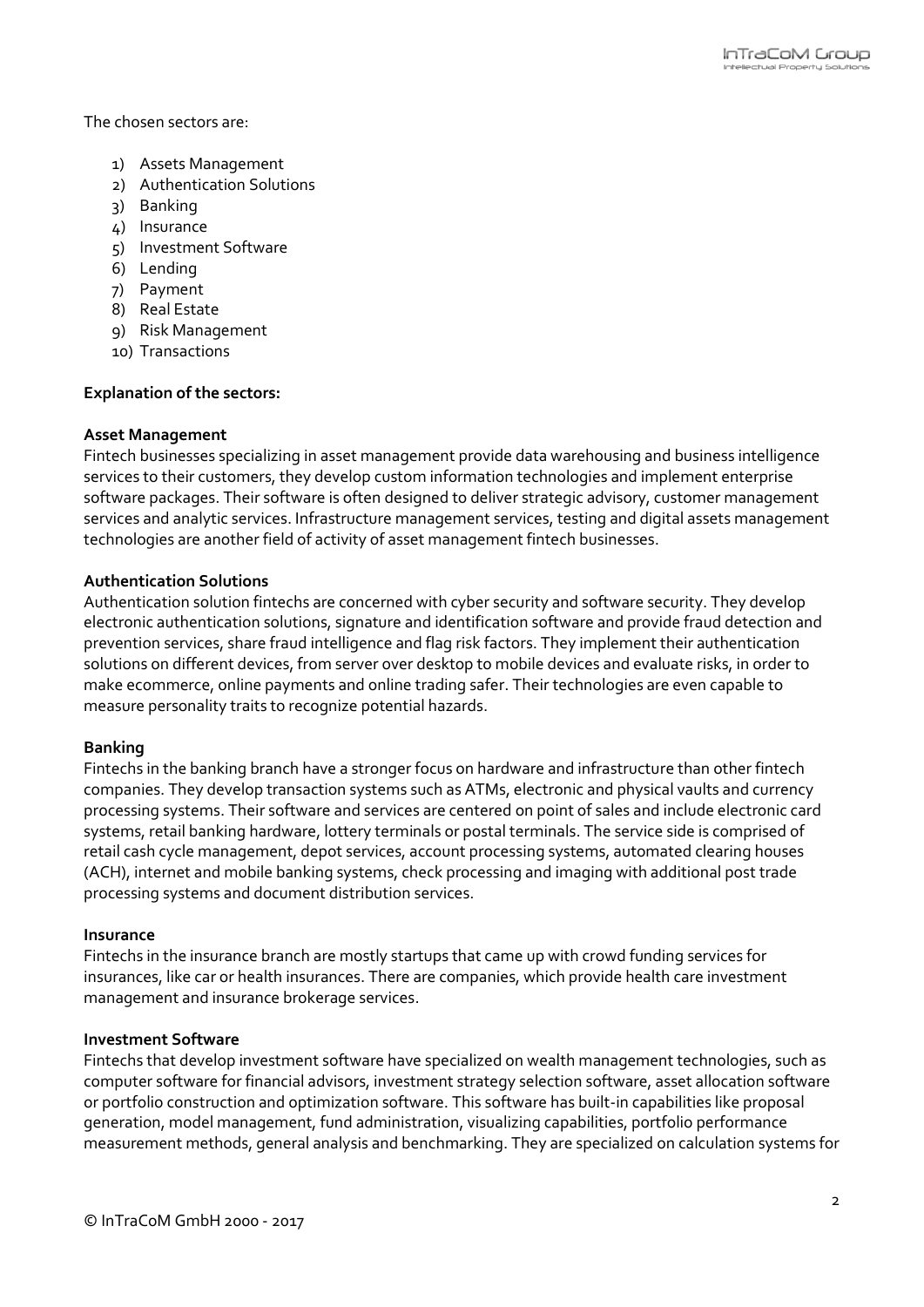the management of thematic investment strategies and portfolio accounting and integrate data and workflows across the investment management organizations.

## **Lending**

Fintechs in the lending branch provide technologies for leasing, lending, rentals, venture capital or security brokering by lending applications for example. These applications enable short term credits through peer to peer lending services. They further develop loan origination software, loan processing solutions, online lending, merchant lending and auto dealer services. Their technologies are capable of rate setting and credit decision consulting.

## **Payment**

Fintechs in the payment branch maintain conservative methods of payment and develop alternative technologies like credit cards, payment cards and chip cards, smart transactions, travel-related services, mobile financial services and online money transfers. They develop technologies for payment processing and point of sale payment terminals and modules. Some focus on the development of safer banknotes, checks and securities, and the hardware for printing them.

## **Real Estate**

The fintech companies in the real estate sector collect and distribute real estate collateral information. They provide software which reviews for lender compliance with government regulations, reporting tools for properties, residential price indexes and residential price trends. Their technologies and software deal with investments and business intelligence around mortgages.

## **Risk Management**

In order to properly assess risk in the financial sector, fintechs, specialized in risk management, develop intelligent analytic software and technologies. They provide a vast data collection containing customer intelligence, target marketing offers, visualizations of performance benchmarks, credit ratings, prediction and decision making tools. These are either provided as technologies for example in software, which automate, enhance and connect decisions and can for example even determinate natural hazards or minimize the risk of fraud or these technologies are provided as a service, like data analytics service or consumer credits report based on information gathered by the fintechs with their proprietary technologies.

## **Transactions**

Transaction fintechs enable new and easier ways of trading and money transactions like peer to peer payment services, electronic funds transfers and networking services. They connect financial institutes worldwide and establish safe ways for global trading, trade processing and securities processing. Their technologies contain trading communication platforms, instant deposit services and networking services. Similar to fintechs in the payment sector, they develop their own payment solutions which could also be assigned to the payment branch.

## **Explanation of the used methodology**

The IP value is determined by an innovative approach of InTraCoM which is based on a pattern recognition algorithm on bibliometric data from patents. The methodology is temper proof in over 100 patent valuation projects with commercial clients as well as legal authorities and has a pending patent<sup>1</sup> in Europe and USA.

The result of the valuation is a  $\epsilon$ -value for the complete patent and utility model portfolio of a holding, including the patent value of their subsidiaries (wherein they have >51% direct ownership). The so calculated value for each year is called *IPvalue*.

The analysis was performed for the years 2010 t0 2016.

1

<sup>1</sup> EP2923296A1, US20160004998A1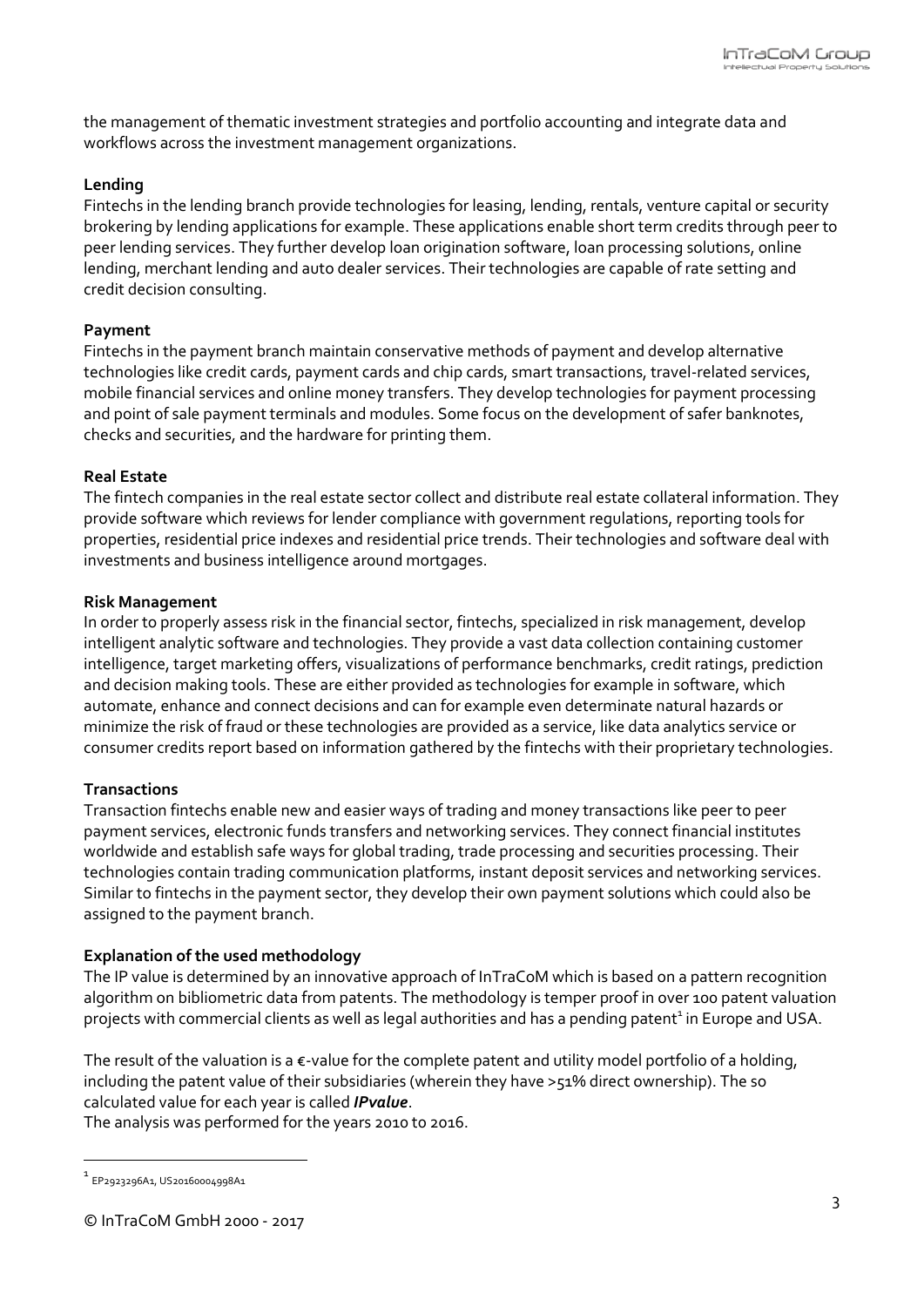## **Results**

In figure 1 the Top 11 fintech companies with highest IP value are shown:



#### **Top 11 FinTech Companies**

*Figure 1: Top 11 Fintech companies by IPvalue, year 2016.*

The share of the IP value to the total assets expresses the importance of IPvalue for the business model of the company and is calculated for the TOP 11 fintech companies to:



*Figure 2: Ratio IPvalue/ Total assets in %, year 2016*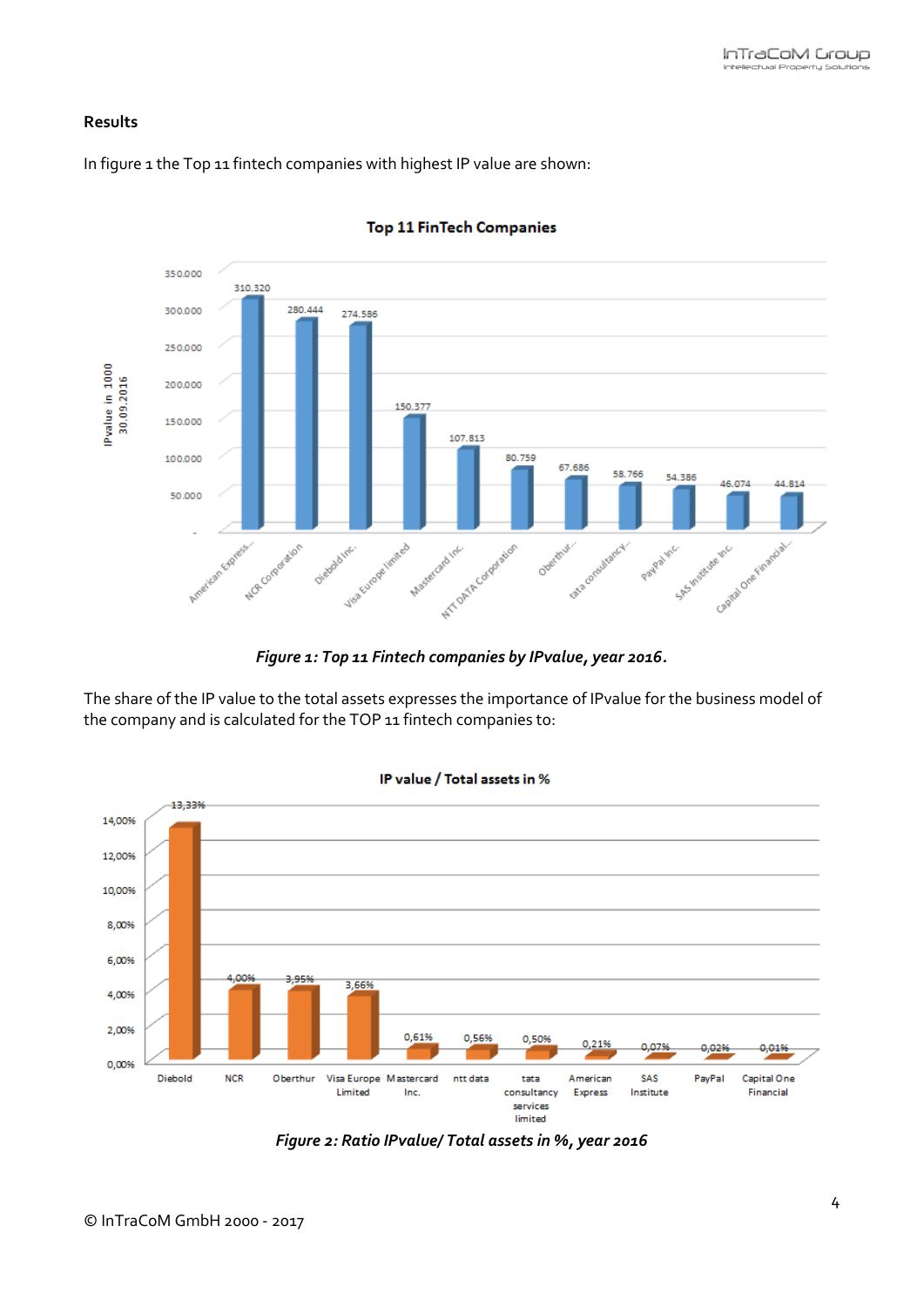When we compare the amount on calculated IP value with the reported fixed intangible assets in the balance sheet of the companies, we identify the following "undervalued" companies in terms of intangible assets:



IP value / fixed intagible assets in %

*Figure 3: Ratio IP value / fixed intangible assets in %, year 2016*

PayPal Inc. for example has up to 3 times more intangible assets only in their patents than claimed in their balance sheet. In the fixed intangible assets there is as well goodwill, trademarks, copyrights etc. which will increase the total amount of intangibles.

When we perform a deeper analysis in the patent portfolio of PayPal, we identify, that the patents with highest average value are in the international patent class [IPC] Go6Q10/10:" Office automation, e.g. computer aided management of electronic mail or groupware; Time management, e.g. calendars, reminders, meetings or time accounting". The mean value is calculated to 2,248,000€ in contrast to 169,000€ as mean value for all patent families.

The TOP applicants in that technological sector are:

CROSOFT TECHNOLOGY LICENSING LLC HITACHI LTD FUJITSU LTD IBM NEC CORP GOOGLE INC FACEBOOK INC BLACKBERRY LTD APPLE INC SAP SE SAMSUNG ELECTRONICS CO LTD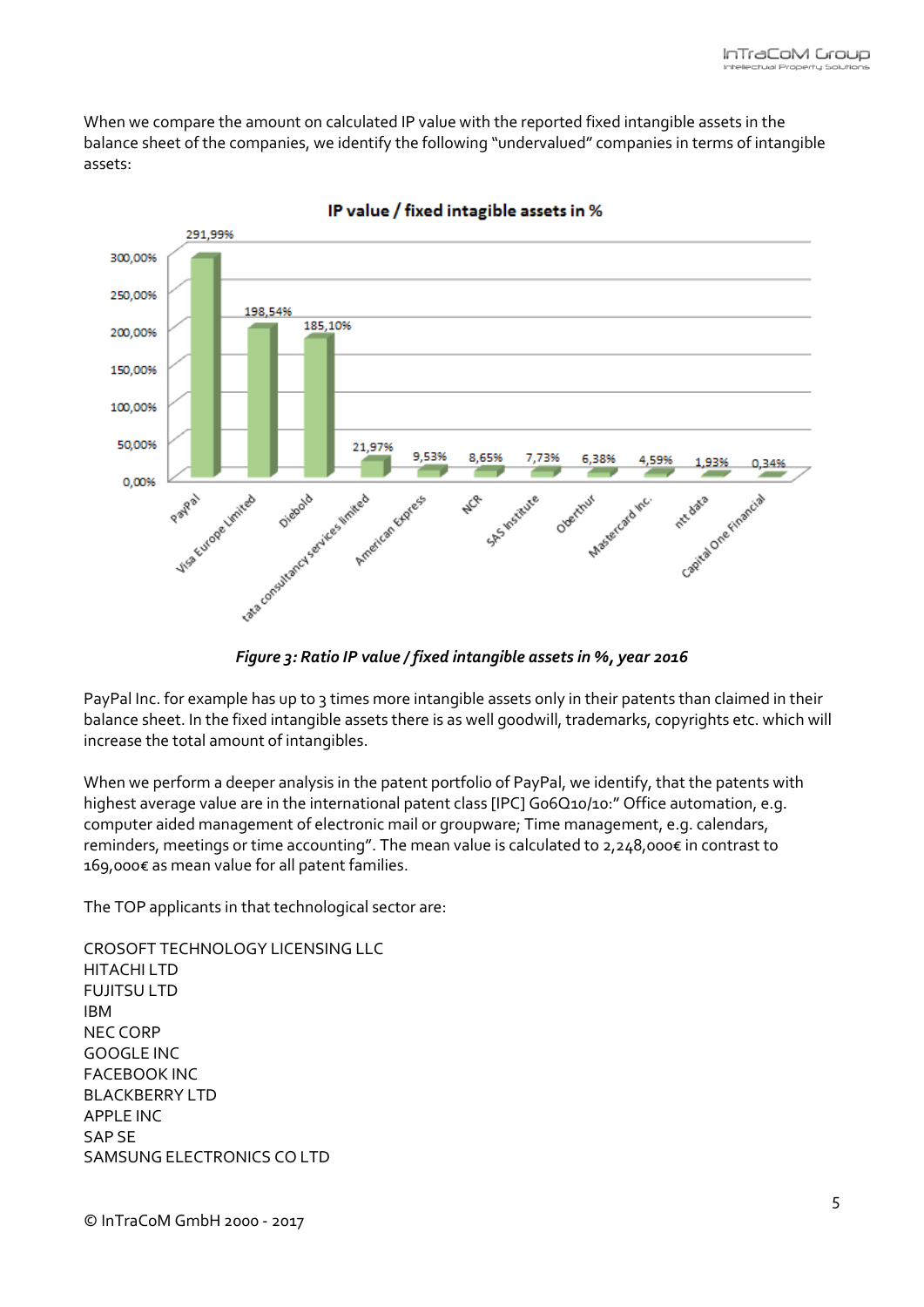The Top markets for PayPal at that technology sector are beside USA, Australia. The share of the patent values for Australia in that IPC class is 34%:



## **Patent Country Distribution**

# *Figure 4: IP value in IPC G06Q10/10 for certain regions, year 2016*

The analysis of the patent portfolio of PayPal Inc. delivers the following figures:



Amount on alive patents for PayPal Inc. - years 2012-2016

The highest increase of the amount on patents for PayPal Inc. is for the countries: USA, Australia and Canada.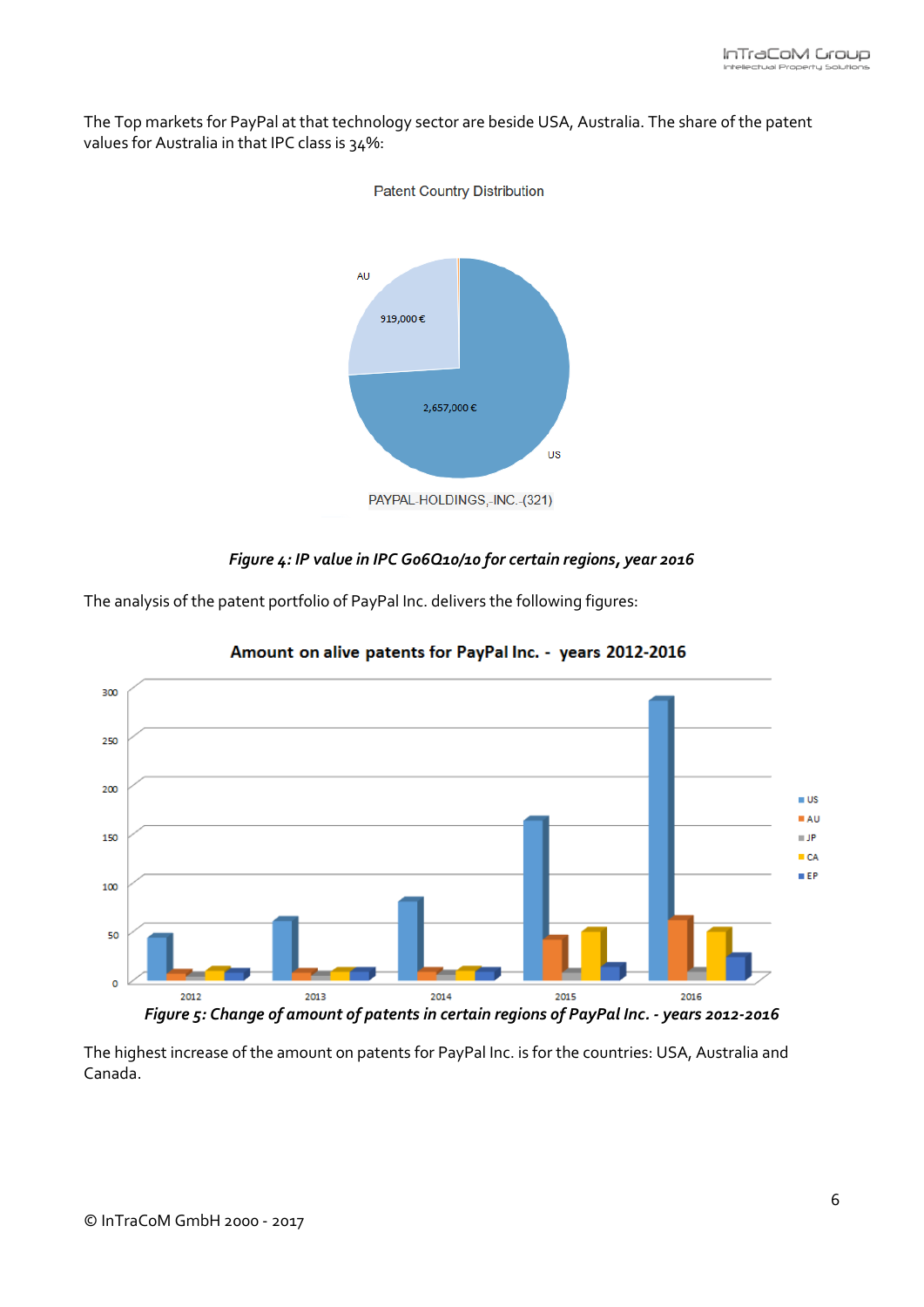

#### IP value for PayPal Inc. in certain regions - years 2012-2016

*Figure 6: Change of IP value in certain regions of PayPal Inc. - years 2012-2016*

The IP value increased as expected in USA and Australia, but disproportionate in Japan. Canada on the other hand disappointed.



#### Average IP value per patent of PayPal Inc.- years 2012-2016

*Figure 7: Average IP value per patent in certain regions of PayPal Inc. - years 2012-2016*

The mean IP value of a patent strongly increased for Japan while Canada and Australia is underperforming.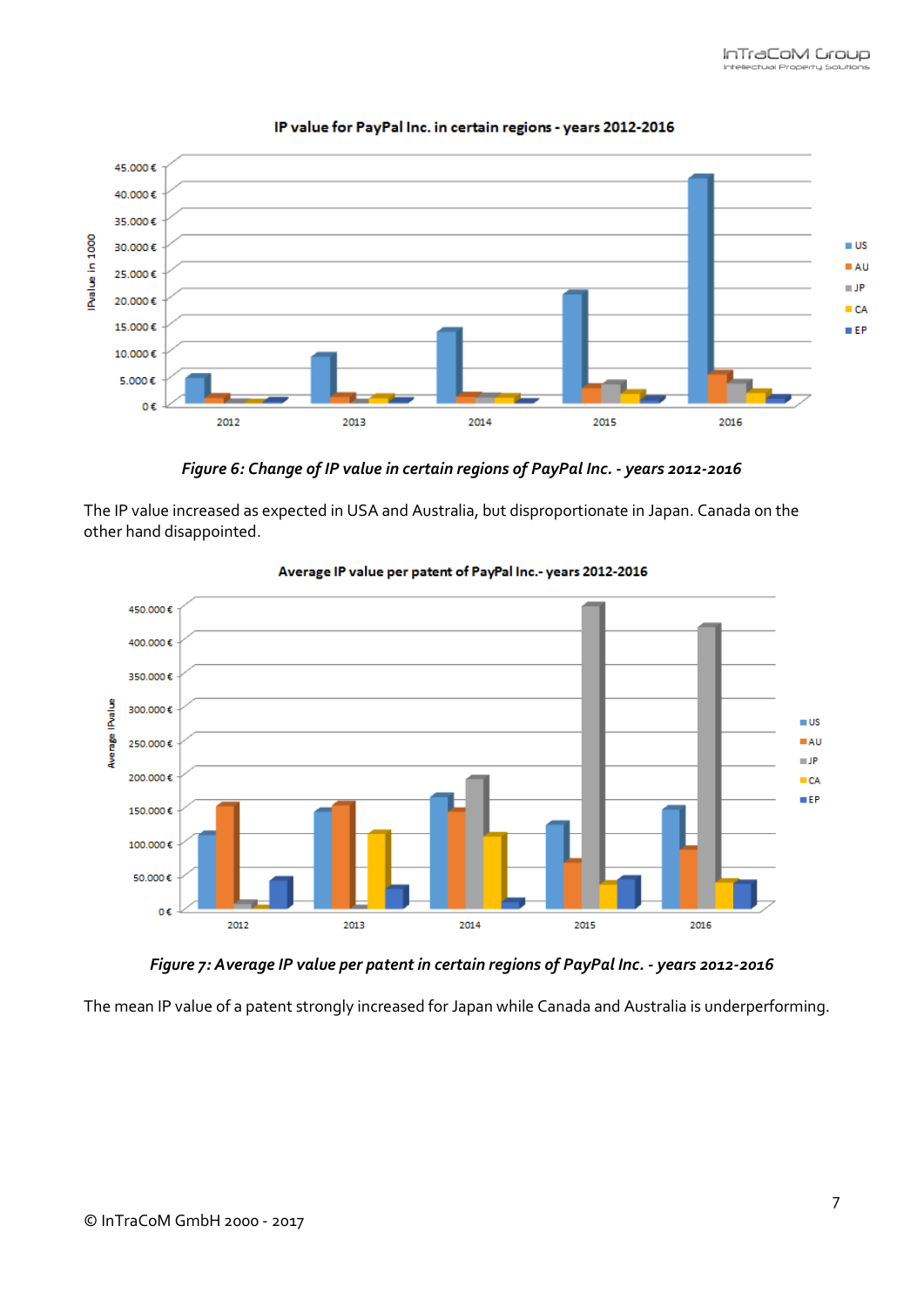For each sector the following companies have the highest IP value:



**Top Asset Management Companies** 





# **Top Authentication Solutions Companies**

*Figure 9: Top Authentication Solutions Companies by IP value, 2016*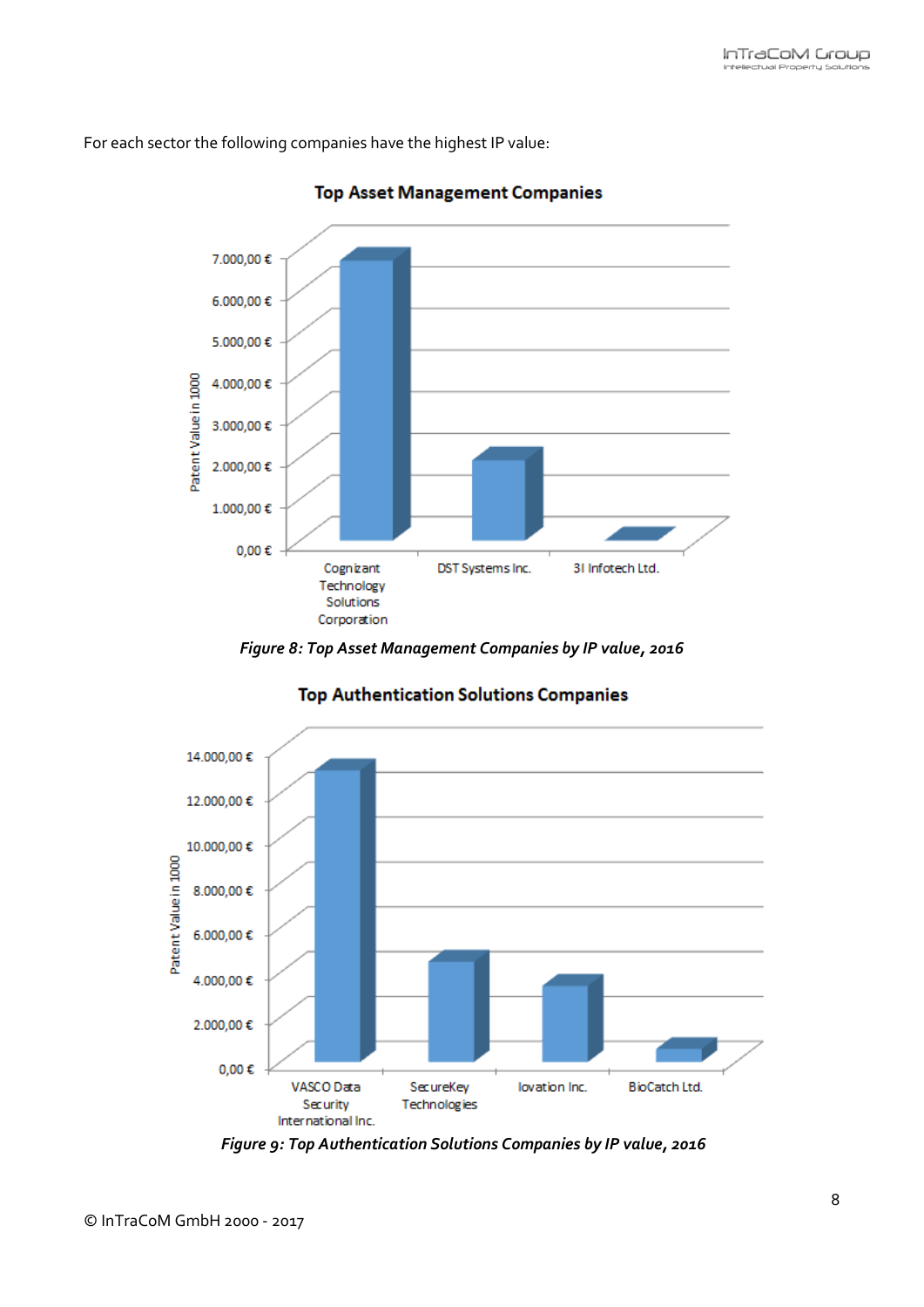

## **Top Banking Companies**





# **Top Insurance Companies**

*Figure 11: Top Insurance Companies by IP value, 2016.*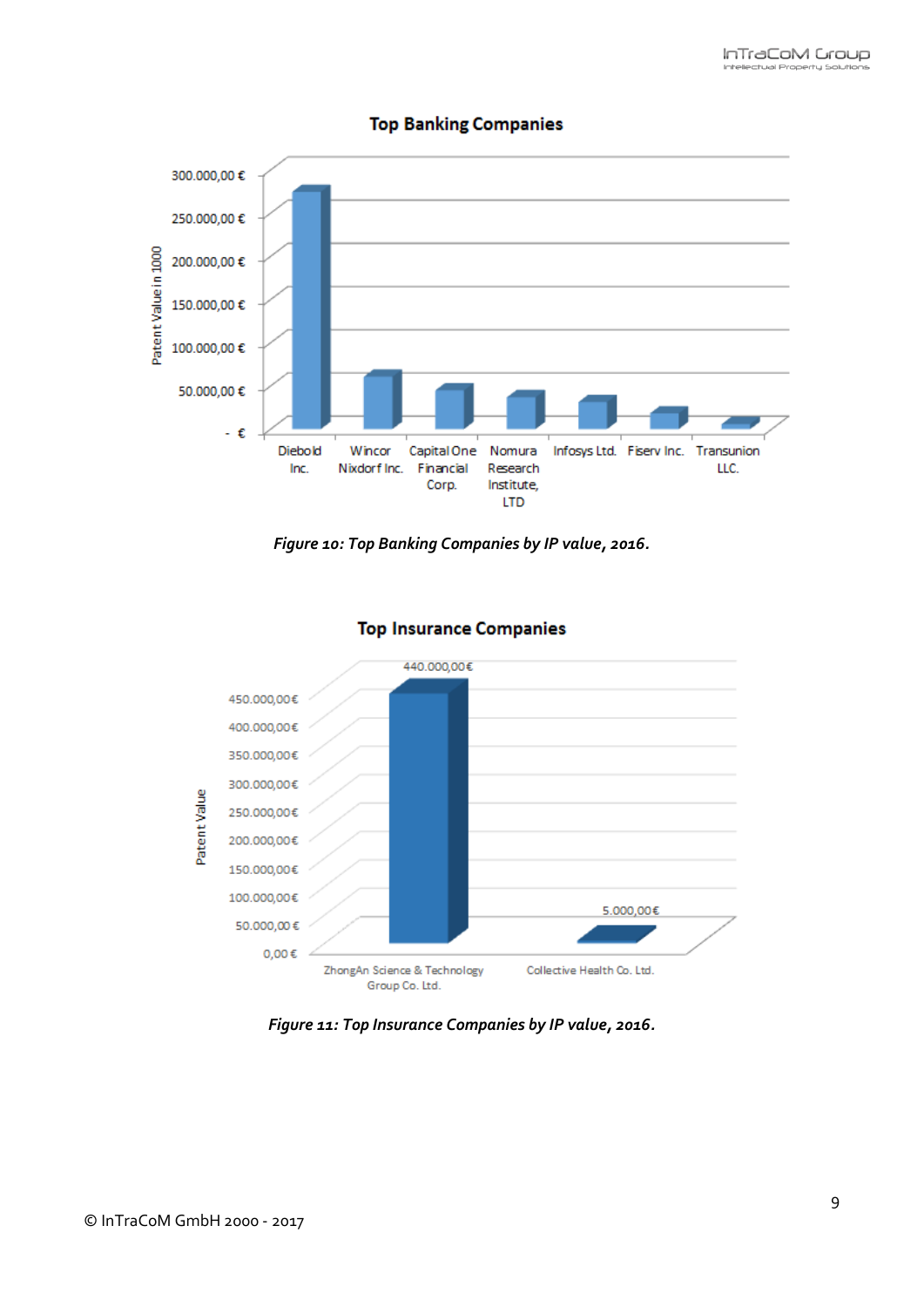

## **Top Investment Software Companies**

*Figure 12: Top Investment Software Companies by IP value, 2016.*



# **Top Lending Companies**

*Figure 13: Top Lending Companies by IP value, 2016.*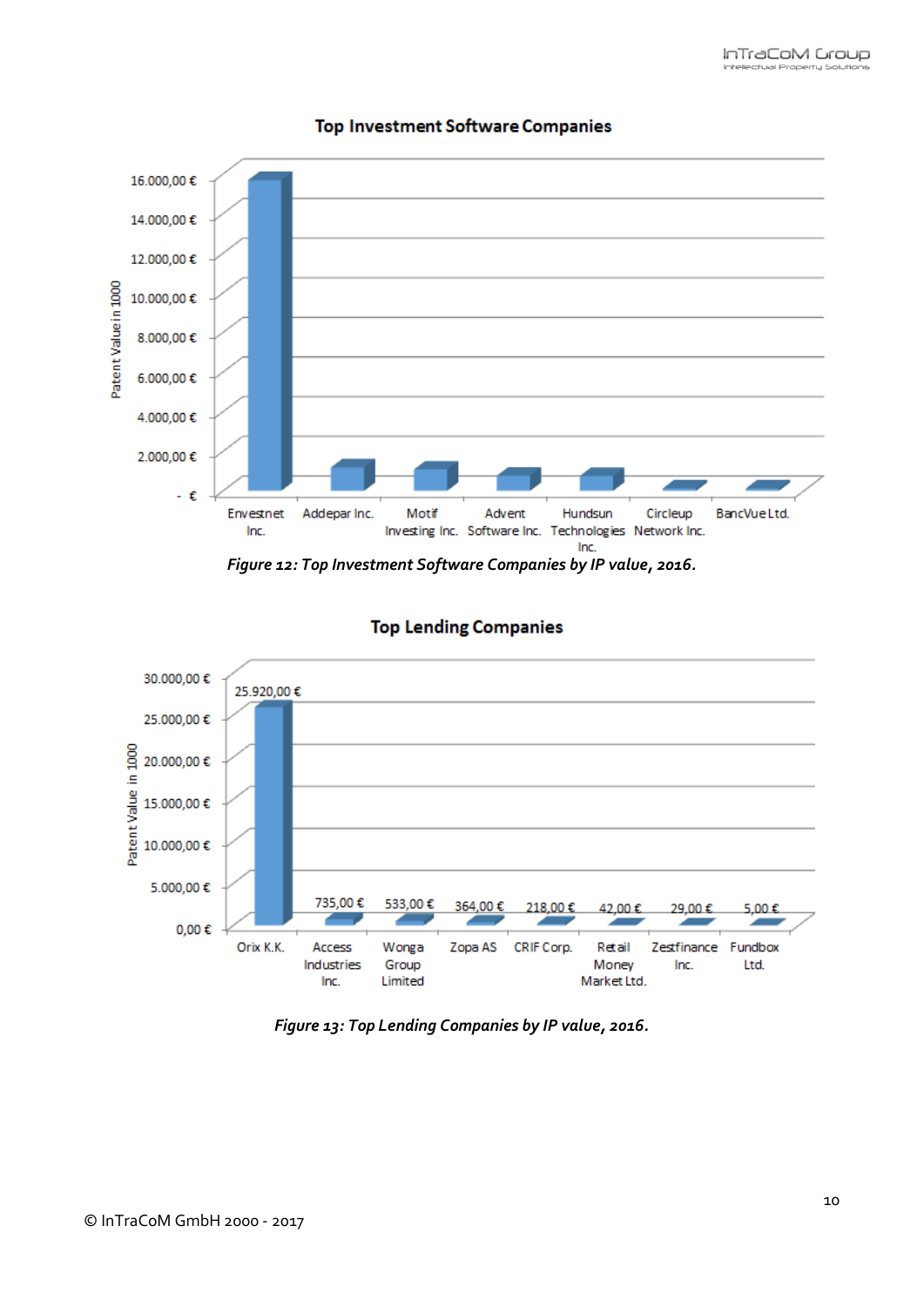

#### **Top Payment Companies**

*Figure 14: Top Payment Companies by IP value, 2016*



# **Top Real Estate Companies**

*Figure 15: Top Real Estate Companies by IP value, 2016*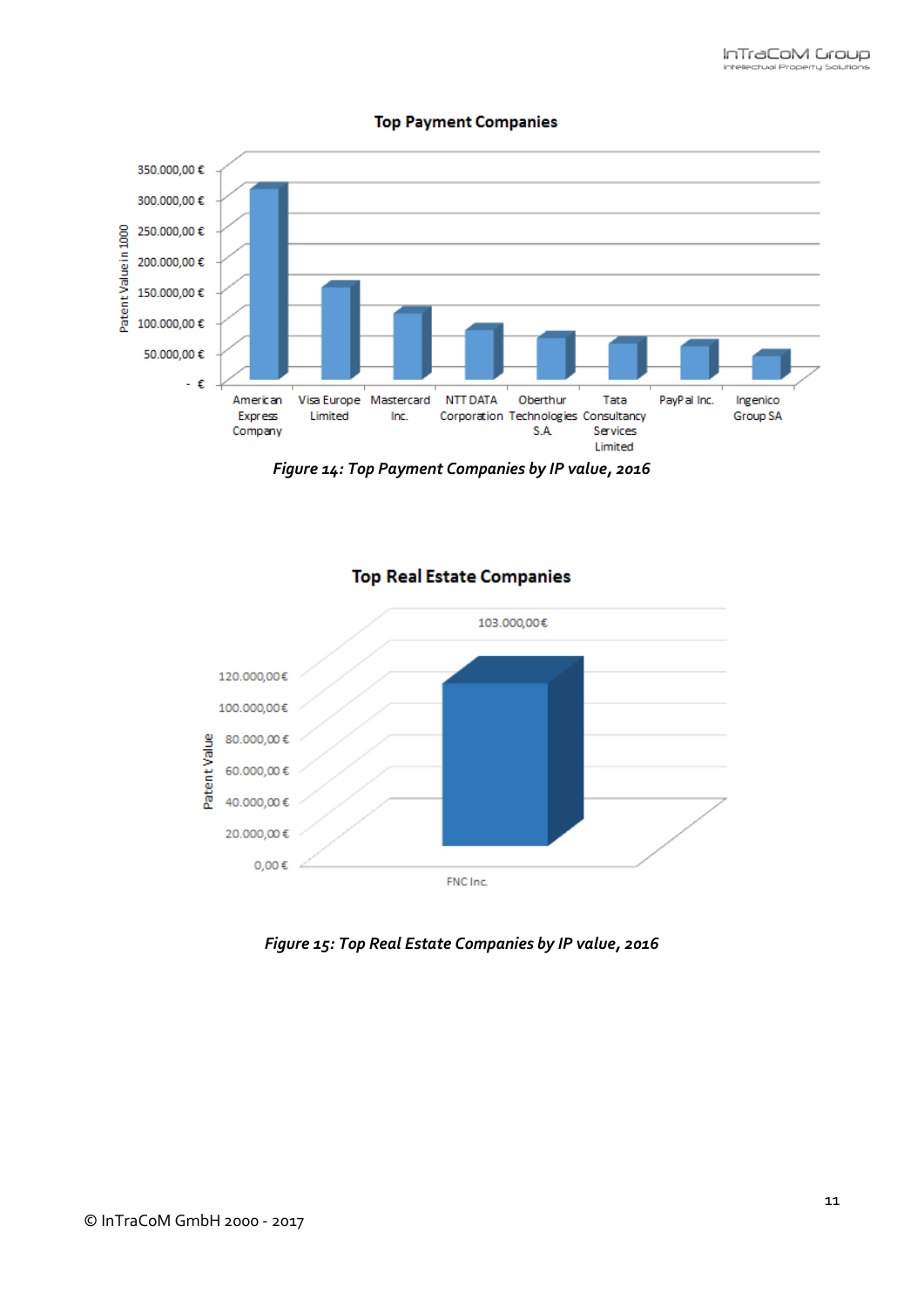

## **Top Risk Management Companies**





# **Top Transactions Companies**

## *Figure 17: Top Transactions Companies by IP value, 2016*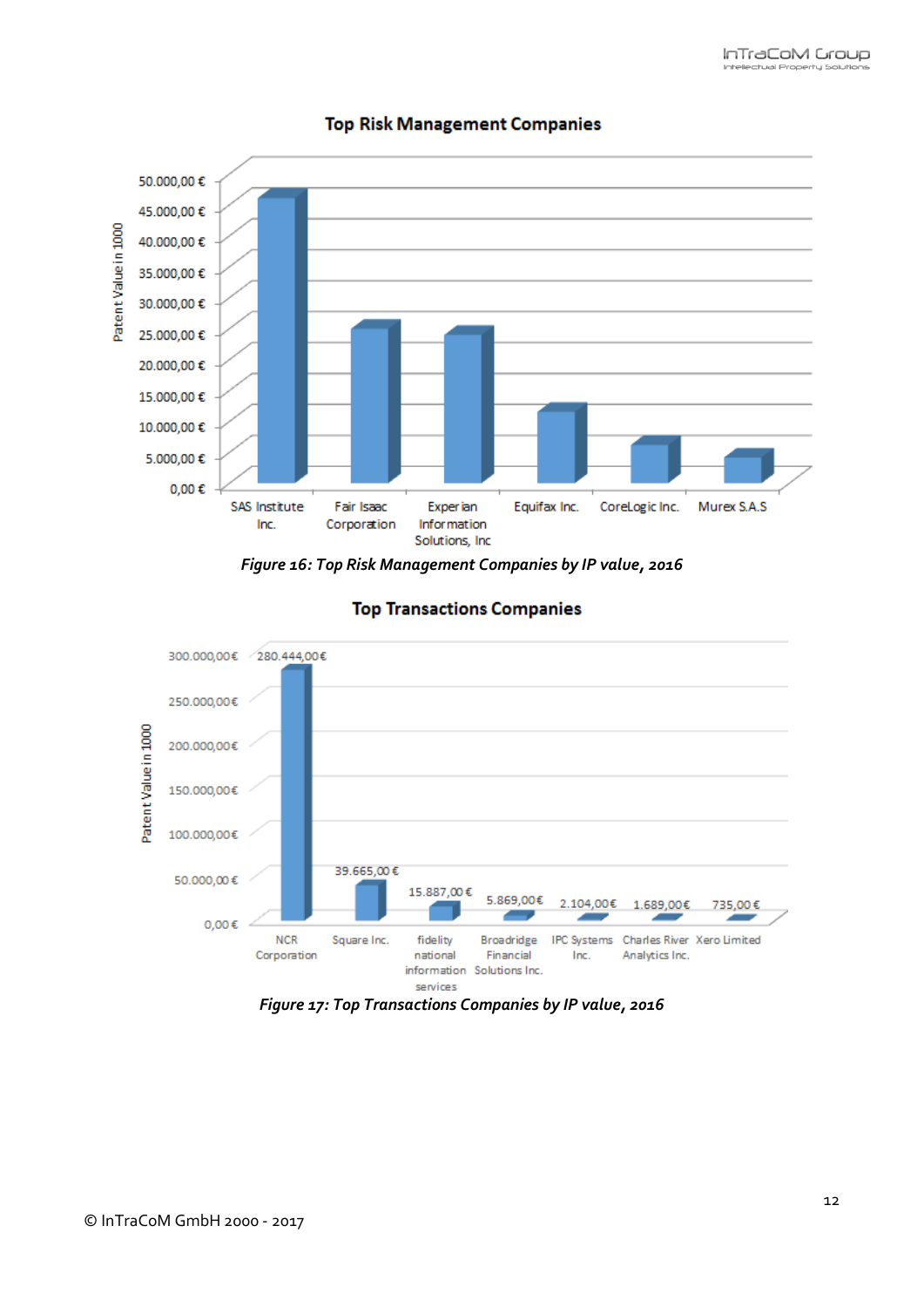# **Conclusion**

The analysis of Fintech companies shows that actual the most companies have quite low intangible assets in patents and utility models. But some of the analyzed companies are growing very fast in terms of amount on patents and IPvalue and must kept in the watch-list of investors, in order to monitor their future development.

**American Express** for example increased their IP value to 300% in 5 years (from 2011-2016), the amount on patents increased only for 50%. This means that many patent applications have now the status of being granted by covering the most important markets worldwide. On the other hand this is baleful for small fintech companies who do not have own patents on their technology. The threats are for those small companies is, that although they were growing and generating revenues, one day they may have to pay a big share from their profits on licensing fees for using the IP of a  $3^{rd}$  party.

For investors and fund managers the opportunity is, to identify interesting companies, having high hidden intangible assets. These types of companies are mainly mid caps, like **Square Inc**. They have increased the amount on patents in 3 years (2013 to 2016) to 700% (49 to 359) and the IPvalue increased to 4,000% (993 K€ to 39,665 K€). In the balance sheet of Square Inc. they claim in Dec. 2015 24,5 m€ on fixed intangible assets<sup>2</sup>, but in real they have much more, this means that they are undervalued and a very good long-term trade.

## **About the Author**



Prof. Dipl.-Ing. Andreas Zagos is founder and management Partner of the Stuttgart based InTraCoM GmbH (Germany) and internationally recognized patent valuation expert. He was participating in the first standard for patent valuation and is doing research in patent valuation for more than 16 years. He is guest professor at the Technical University of Cluj-Napoca in the field of innovation management.

InTraCoM GmbH is a patent valuation boutique with a long list of patent valuation customers. InTraCoM GmbH is performing patent valuations for M&A, patent transactions, licensing value determination, internal balancing purposes, sale and lease back, transfer pricing and many more valuation scopes. Their customers are international big blue chip companies, asset management, governmentals, banks, institutionals, SMEs as well as big research organisations.

InTraCoM Group is supported by different international partners offering patent valuation -specific data and business information. Within these partnerships also software and patent valuation-specific data can be offered based on the InTraCoM-patent valuation methodology. With all these approaches, patent values can be determined within unbeatable precision, time and cost.

1

<sup>&</sup>lt;sup>2</sup> Excluding good will, but including patents, utility models, trademarks, designs, copyright etc.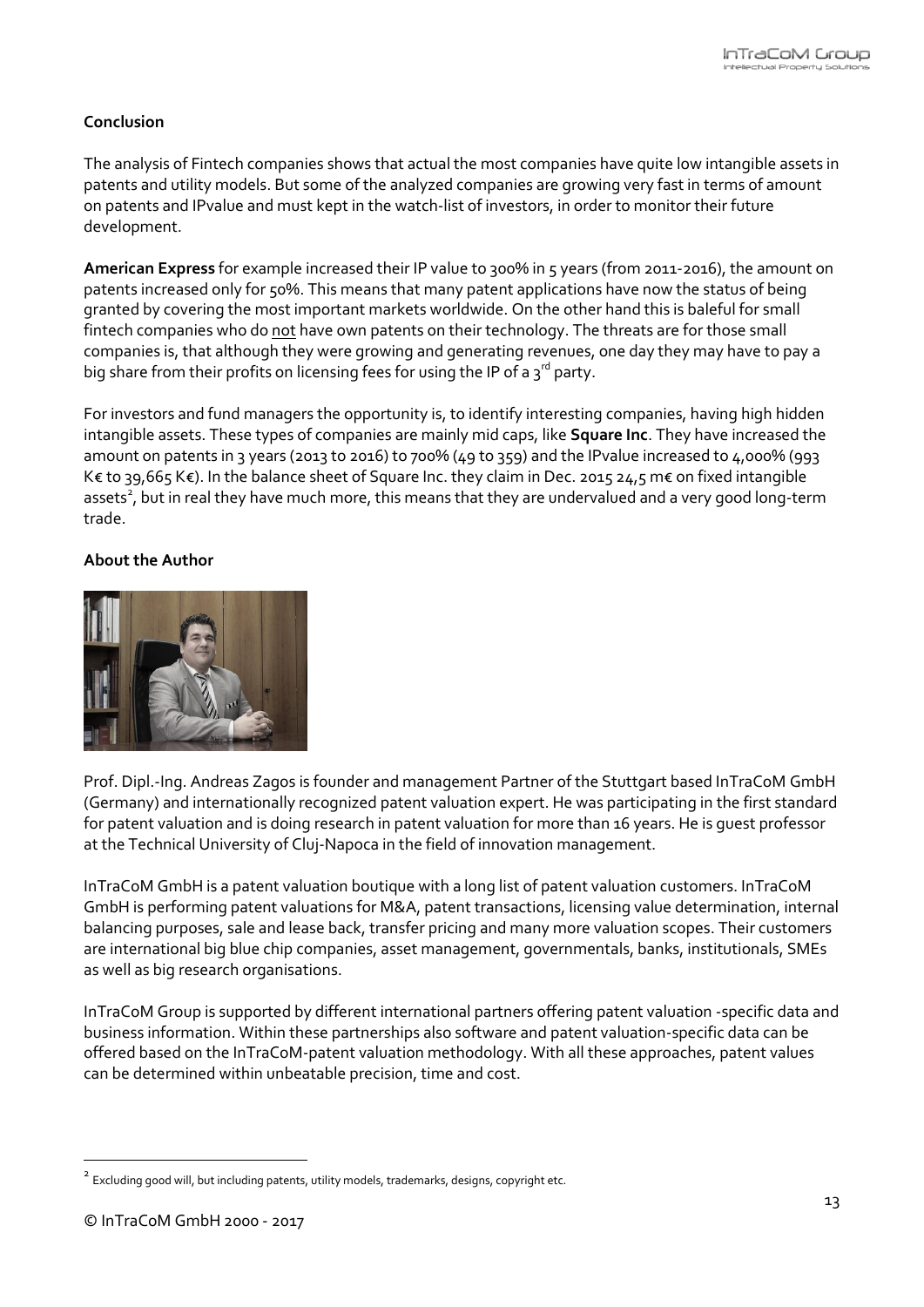#### *Appendix A – List of all analyzed companies*

- 1. 21 Inc. \ 21Ε6 (formerly)
- 2. 3I Infotech Ltd.
- 3. Access Industries Inc.
- 4. ACI Worldwide Inc.
- 5. Acorns Grow Incorporated
- 6. Addepar Inc.
- 7. Advent Software Inc.
- 8. Adyen B.V.
- 9. Affirm Inc.
- 10. Alecto GmbH
- 11. Algomi Limited
- 12. Alphasense
- 13. American Express
- 14. AngelList LLC
- 15. ArcaTech Systems LLC
- 16. ARGO Data Resource Corp.
- 17. Avant Inc. \ AvantCredit (formerly)
- 18. Avoka Technologies Pty. Ltd.
- 19. Backbase B.V.
- 20. BancVue Ltd.
- 21. Beijing Le Rong Huo Yuan Information Technology Co. Ltd.
- 22. Beijing Wecash Wonder Technology Co. Ltd.
- 23. Betterment LLC
- 24. Bill.com
- 25. BioCatch Ltd.
- 26. Black Knight Holding Company LLC
- 27. Blockchain Ltd.
- 28. Bottomline Technologies DE Inc.
- 29. braintree
- 30. broadridge financial solutions Inc.
- 31. Capital One Financial
- 32. Cards Prepaid Limited
- 33. Charles River Analytics Inc.
- 34. CinchKey Inc. \ Credithood (formerly)
- 35. Cinnober Financial Technology Aktienbolag
- 36. Circleup Network Inc.
- 37. Cognizant Technology Solutions Corporation
- 38. Coinbase Inc.
- 39. Coinify ApS
- 40. Collective Health Co. Ltd.
- 41. Colu Technologies Ltd.
- 42. CommonBond LLC
- 43. Computer Services Inc.
- 44. CoreLogic Inc.
- 45. Coverfox Insurance Broking Pvt. Ltd.
- 46. CPI Card Group Inc.
- 47. Crealogix Holding AG
- 48. Credit Karma Inc.
- 49. Credorax Limited
- 50. CRIF Corp.
- 51. Crowdcube Capital Ltd.
- 52. Currency One SA
- 53. Diebold Inc.
- 54. digital reasoning
- 55. Discover Financial Service
- 56. DST Systems Inc.
- 57. Duedil Limited
- 58. Ebury Partners Ltd.
- 59. Elliptic Enterprises Limited
- 60. Ensygnia Ltd.
- 61. Envestnet, Inc
- 62. Equidate Inc.
- 63. Equifax Inc.
- 64. Equitise Pty Ltd.
- 65. Estimize Inc.
- 66. eToro Group Ltd.
- 67. Experian
- 68. Fair Isaac Corporation
- 69. Fastacash Pte. Ltd.
- 70. Fenergo IP Limited
- 71. fidelity national information services
- 72. Fidessa Group PLC
- 73. Fidor Bank AG
- 74. Financelt Canada Inc.
- 75. Financial Technologies Limitd
- 76. Fiserv Inc.
- 77. Flint Mobile Inc.
- 78. FNC Inc.
- 79. fundbox
- 80. Funding Circle Ltd.
- 81. Genpact Limited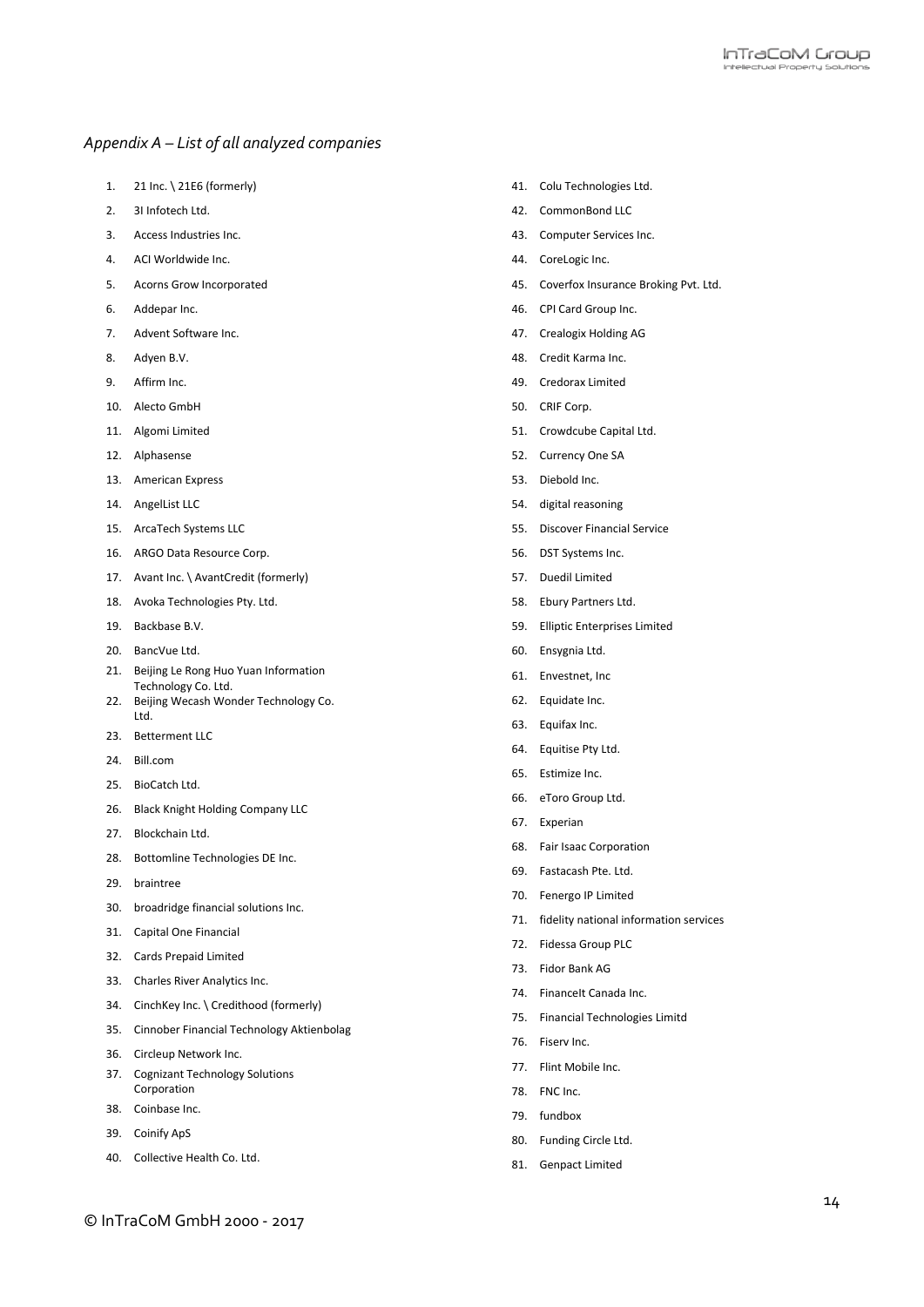- 82. GFT Technologies SE
- 83. GoCardless Ltd.
- 84. GoHenry Limited
- 85. Harland Clarke Corp
- 86. hellowallet
- 87. Hexaware Technologies Ltd.
- 88. Hundsun Technologies Inc.
- 89. IEX Group Inc.
- 90. Infosys Ltd.
- 91. Ingenico Group SA
- 92. Interactive Data Corp.
- 93. Iovation Inc.
- 94. IPC Systems Inc.
- 95. Ironbark Investment Partners Pty Limited.
- 96. IT Sector Group
- 97. Iwoca Ltd.
- 98. iZettle AB
- 99. Kabbage Inc.
- 100. Klarna AB
- 101. Knip GmbH
- 102. Kreditech Holding SSL GmbH
- 103. Leadfusion Inc.
- 104. LearnVest Inc.
- 105. LendingClub Corporation
- 106. Lendinvest Limited
- 107. London House Exchange Limited
- 108. MarketInvoice Limited
- 109. Mastercard Inc.
- 110. Meniga Ltd.
- 111. Metamako Technologies LP
- 112. Misys Ireland Limited
- 113. moody's corporation
- 114. Motif Investing Inc.
- 115. Moula Money Pty Ltd.
- 116. Mozido LLC
- 117. Mphasis Limited
- 118. Murex S.A.S
- 119. MyMicroInvest Finance SA
- 120. Ncino LLC
- 121. NCR Corporation
- 122. Nomura Research Institute, LTD
- 123. ntt data
- 124. Number26 GmbH
- 125. Numoni Pte. Ltd.
- 126. Nutmeg Saving and Investment Limited
- 127. Oberthur Technologies
- 128. OnDeck Capital Inc.
- 129. Orange Money Ezbob Israel Ltd.
- 130. Orchard Platform Advisors LLC
- 131. Orix
- 132. Oscar Insurance Corporation
- 133. Osper Ltd.
- 134. OurCrowd Ltd.
- 135. PayPal
- 136. PayRange Inc.
- 137. Pegasystems Inc.
- 138. Personal Capital Corporation
- 139. Personetics Technologies Ltd.
- 140. Plaid Technologies Inc.
- 141. Polaris Consulting & Services Limited
- 142. Policybazaar.com
- 143. Pollen Inc.
- 144. Powa Technologies Limited
- 145. PromisePay Pty Ltd.
- 146. Prospa Group Pty Ltd.
- 147. Prosper Marketplace Inc.
- 148. q2 holdings
- 149. Qumram AG
- 150. Renren Limited
- 151. Retail Money Market Ltd.
- 152. Revolut Limited
- 153. Ripple Inc.
- 154. Robinhood Markets Inc.
- 155. Rong360.com Inc.
- 156. SAS Institute Inc.
- 157. SecureKey Technologies
- 158. Seedrs Limited
- 159. Shanghai Lujiazui International Financial Asset Exchange Co. Ltd.
- 160. Shenzhen FANGDD Internet Technology Co.,Ltd.
- 161. Shenzhen Fenqile Network Technology Co. Ltd.
- 162. simplexCC
- 163. Simply Wall Street Pty Ltd.
- 164. SlimPay S.A.
- 165. Social Finance Inc.
- 166. Square Inc.
- 167. Stockpile Inc.
- 168. Stockspot Pty. Ltd.